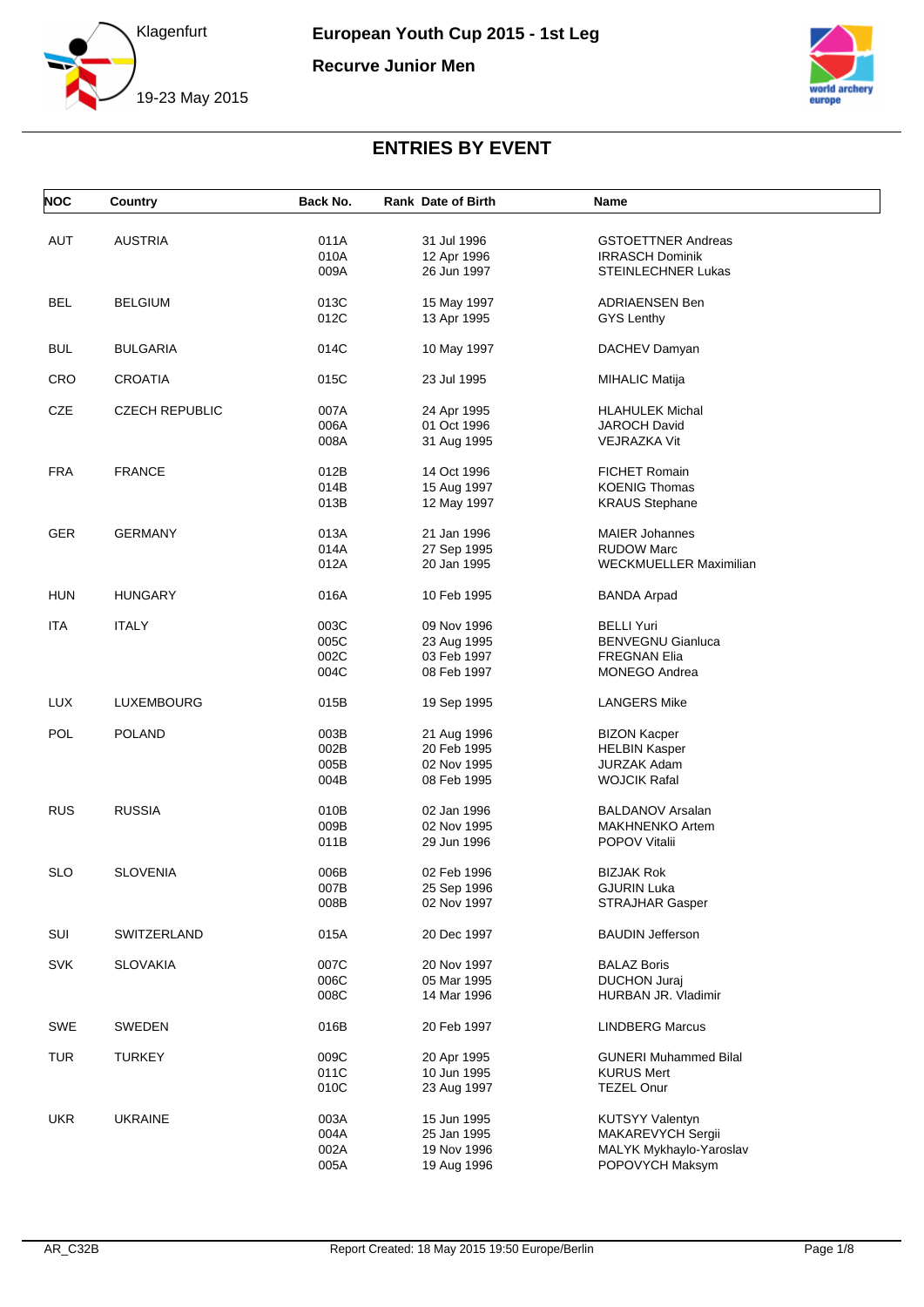

**Recurve Junior Women**



| <b>NOC</b> | Country               | Back No. | <b>Rank Date of Birth</b> | <b>Name</b>                 |  |
|------------|-----------------------|----------|---------------------------|-----------------------------|--|
| <b>BUL</b> | <b>BULGARIA</b>       | 027A     | 24 Oct 1995               | DANAILOVA Dobromira         |  |
|            |                       |          |                           |                             |  |
| <b>CZE</b> | <b>CZECH REPUBLIC</b> | 026A     | 24 Dec 1997               | <b>HORACKOVA Marie</b>      |  |
|            |                       | 025A     | 06 Jun 1997               | SINDLEROVA Lucie            |  |
| <b>EST</b> | <b>ESTONIA</b>        | 025B     | 12 Oct 1997               | <b>TUKK Laura</b>           |  |
| <b>FIN</b> | <b>FINLAND</b>        | 025C     | 07 Feb 1997               | <b>TUOKKOLA Mirjam</b>      |  |
| <b>FRA</b> | <b>FRANCE</b>         | 024A     | 14 Oct 1996               | <b>ADICEOM Audrey</b>       |  |
|            |                       | 022A     | 04 Oct 1997               | <b>GAUBIL Melanie</b>       |  |
|            |                       | 023A     | 03 Nov 1997               | <b>PLANEIX Sophie</b>       |  |
| <b>GER</b> | <b>GERMANY</b>        | 022B     | 01 Sep 1995               | <b>BAUER Katharina</b>      |  |
|            |                       | 023B     | 08 Jul 1997               | FREYWALD Cynthia            |  |
|            |                       | 024B     | 19 Apr 1996               | <b>KROPPEN Michelle</b>     |  |
| <b>ITA</b> | <b>ITALY</b>          | 018C     | 24 Mar 1997               | <b>BOARI Lucilla</b>        |  |
|            |                       | 019C     | 12 Sep 1997               | <b>LANDI Vanessa</b>        |  |
|            |                       | 021C     | 13 Aug 1996               | <b>SANTORO Federica</b>     |  |
|            |                       | 020C     | 01 Jan 1996               | SPERA Loredana              |  |
| POL        | <b>POLAND</b>         | 018A     | 10 Oct 1996               | <b>CHROSTOWSKA Maria</b>    |  |
|            |                       | 021A     | 27 Sep 1996               | <b>FARASIEWICZ Karolina</b> |  |
|            |                       | 020A     | 17 Dec 1997               | SMIALKOWSKA Magdalena       |  |
|            |                       | 019A     | 27 Jul 1997               | ZYZANSKA Sylwia             |  |
| <b>RUS</b> | <b>RUSSIA</b>         | 023C     | 18 Nov 1996               | DAMBAEVA Zhibzema           |  |
|            |                       | 024C     | 14 Apr 1996               | DASHIDORZHIEVA Tuyana       |  |
|            |                       | 022C     | 01 Sep 1997               | MYLNIKOVA Valeria           |  |
| SUI        | SWITZERLAND           | 026B     | 15 Feb 1995               | <b>DEINEKO Iliana</b>       |  |
| <b>TUR</b> | <b>TURKEY</b>         | 027B     | 30 Apr 1995               | <b>BAYAZIT Burcu</b>        |  |
| <b>UKR</b> | <b>UKRAINE</b>        | 021B     | 09 Oct 1997               | <b>HNYP Solomiya</b>        |  |
|            |                       | 019B     | 20 Jan 1995               | LUKYANOVA Nataliya          |  |
|            |                       | 020B     | 12 Apr 1996               | <b>MACHIKHA Sofiya</b>      |  |
|            |                       | 018B     | 11 Nov 1997               | TRAPEZNIKOVA Solomiya       |  |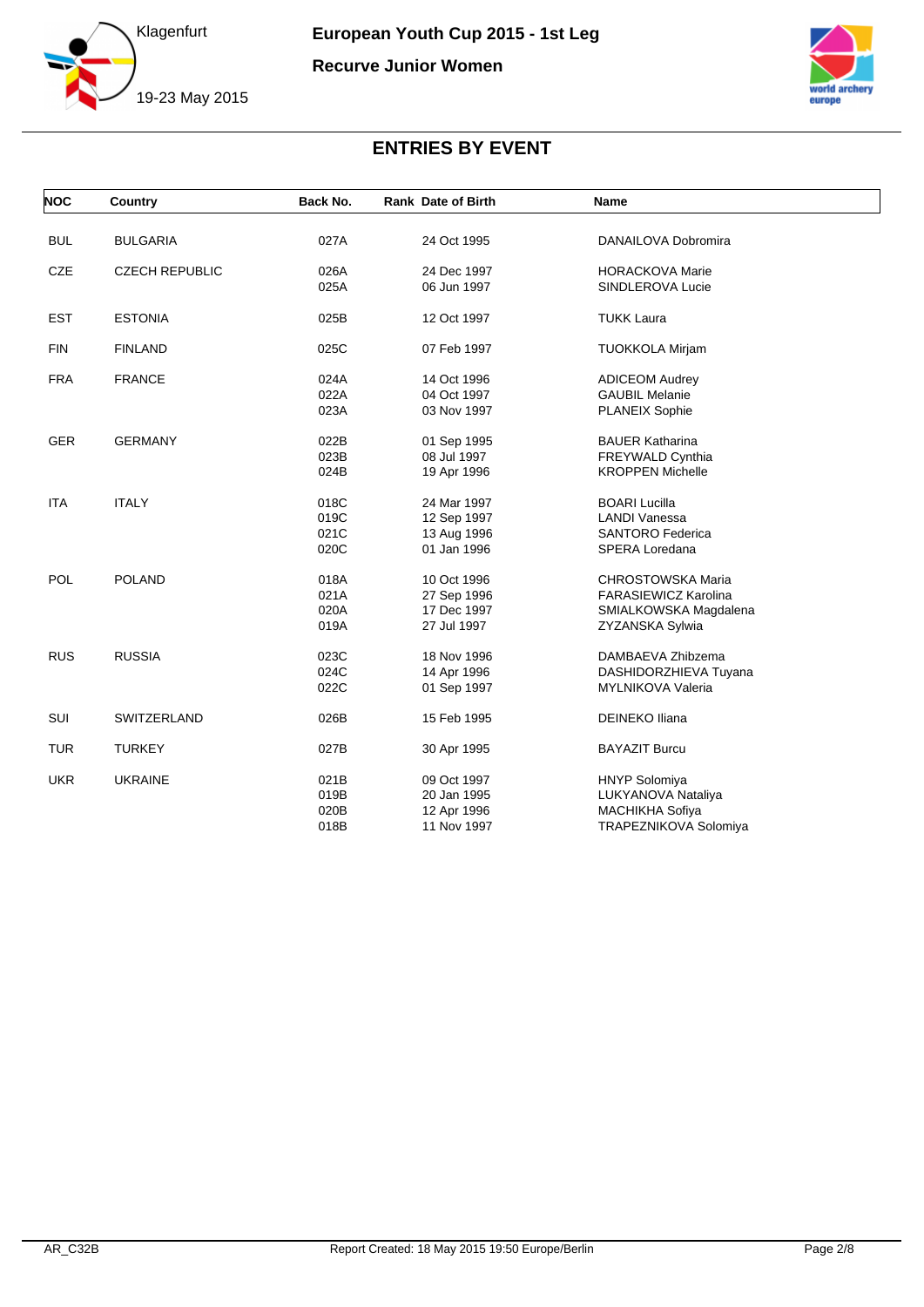

**Recurve Cadet Men**



| <b>NOC</b> | Country               | Back No. | <b>Rank Date of Birth</b> | <b>Name</b>                   |  |
|------------|-----------------------|----------|---------------------------|-------------------------------|--|
|            |                       |          |                           |                               |  |
| <b>AUT</b> | <b>AUSTRIA</b>        | 003B     | 09 Dec 1999               | <b>GLAS Lucas</b>             |  |
|            |                       | 005B     | 30 May 1999               | LANG Max                      |  |
|            |                       | 006B     | 02 Apr 2001               | <b>SCHWEIGHOFER Julian</b>    |  |
|            |                       | 004B     | 05 Jun 2002               | ZIKA Alexander                |  |
| <b>BUL</b> | <b>BULGARIA</b>       | 014B     | 15 Aug 2000               | PENDOV Todor                  |  |
| <b>CRO</b> | <b>CROATIA</b>        | 013B     | 19 Aug 1999               | <b>REMAR Alen</b>             |  |
| CZE        | <b>CZECH REPUBLIC</b> | 009B     | 01 Nov 1999               | CHOCHOLA Vojtech              |  |
|            |                       | 007B     | 08 Dec 1999               | <b>VITOVEC David</b>          |  |
|            |                       | 008B     | 25 Mar 1998               | <b>ZMELIK Ales</b>            |  |
| DEN        | DENMARK               | 013A     | 11 Apr 1999               | PEDERSEN Jonathan             |  |
| <b>FRA</b> | <b>FRANCE</b>         | 014C     | 11 Aug 1998               | <b>BILLOUE Florian</b>        |  |
| <b>GER</b> | <b>GERMANY</b>        | 011B     | 14 Mar 1998               | <b>HEINKEL Yannic</b>         |  |
|            |                       | 012B     | 04 Jan 1999               | <b>SCHEIDING Adrian</b>       |  |
|            |                       | 010B     | 16 Oct 1998               | <b>WEH Marius</b>             |  |
| ITA        | <b>ITALY</b>          | 009C     | 16 Jan 2000               | <b>GUERRA Simone</b>          |  |
|            |                       | 007C     | 19 Feb 1999               | <b>LAPENNA Nicolo</b>         |  |
|            |                       | 008C     | 24 May 1998               | LUVISETTO Alberto             |  |
| <b>LUX</b> | LUXEMBOURG            | 014A     | 08 May 2000               | <b>KLEIN Joe</b>              |  |
| POL        | <b>POLAND</b>         | 006A     | 10 Dec 1998               | <b>BIELA Dariusz</b>          |  |
|            |                       | 005A     | 30 Sep 1998               | <b>KLEBEK Konrad</b>          |  |
|            |                       | 004A     | 19 Sep 1999               | RABSKI Szymon                 |  |
|            |                       | 003A     | 26 Feb 1998               | <b>STARZYCKI Piotr</b>        |  |
| <b>RUS</b> | <b>RUSSIA</b>         | 008A     | 15 Jul 1999               | <b>BUDAEV Sodnom</b>          |  |
|            |                       | 007A     | 19 Jan 1999               | GOMBOZHAPOV Aldar             |  |
|            |                       | 010A     | 01 Jun 1998               | <b>IRDYNEEV Erdem</b>         |  |
|            |                       | 009A     | 19 Jan 1998               | <b>TSYRENDORZHIEV Buianto</b> |  |
| <b>SLO</b> | <b>SLOVENIA</b>       | 013C     | 25 Dec 1999               | RAVNIKAR Ziga                 |  |
| <b>SVK</b> | <b>SLOVAKIA</b>       | 012A     | 26 Oct 1999               | <b>CADER Tomas</b>            |  |
| SWE        | SWEDEN                | 011A     | 03 May 1998               | <b>FLINK Ludvig</b>           |  |
| <b>TUR</b> | <b>TURKEY</b>         | 011C     | 24 Oct 2000               | DAL Erdal Meric               |  |
|            |                       | 012C     | 08 Jun 1999               | GAZOZ Mete                    |  |
|            |                       | 010C     | 13 Jan 1999               | <b>UREM Yahya Dogan</b>       |  |
| <b>UKR</b> | <b>UKRAINE</b>        | 003C     | 14 Aug 1998               | GOLOVKO Marko                 |  |
|            |                       | 005C     | 10 Jan 2000               | KOZHOKAR Ivan                 |  |
|            |                       | 006C     | 10 Oct 1998               | MUSIIAKA Ivan                 |  |
|            |                       | 004C     | 27 Mar 1998               | VYNOHRADOV Artem              |  |
|            |                       |          |                           |                               |  |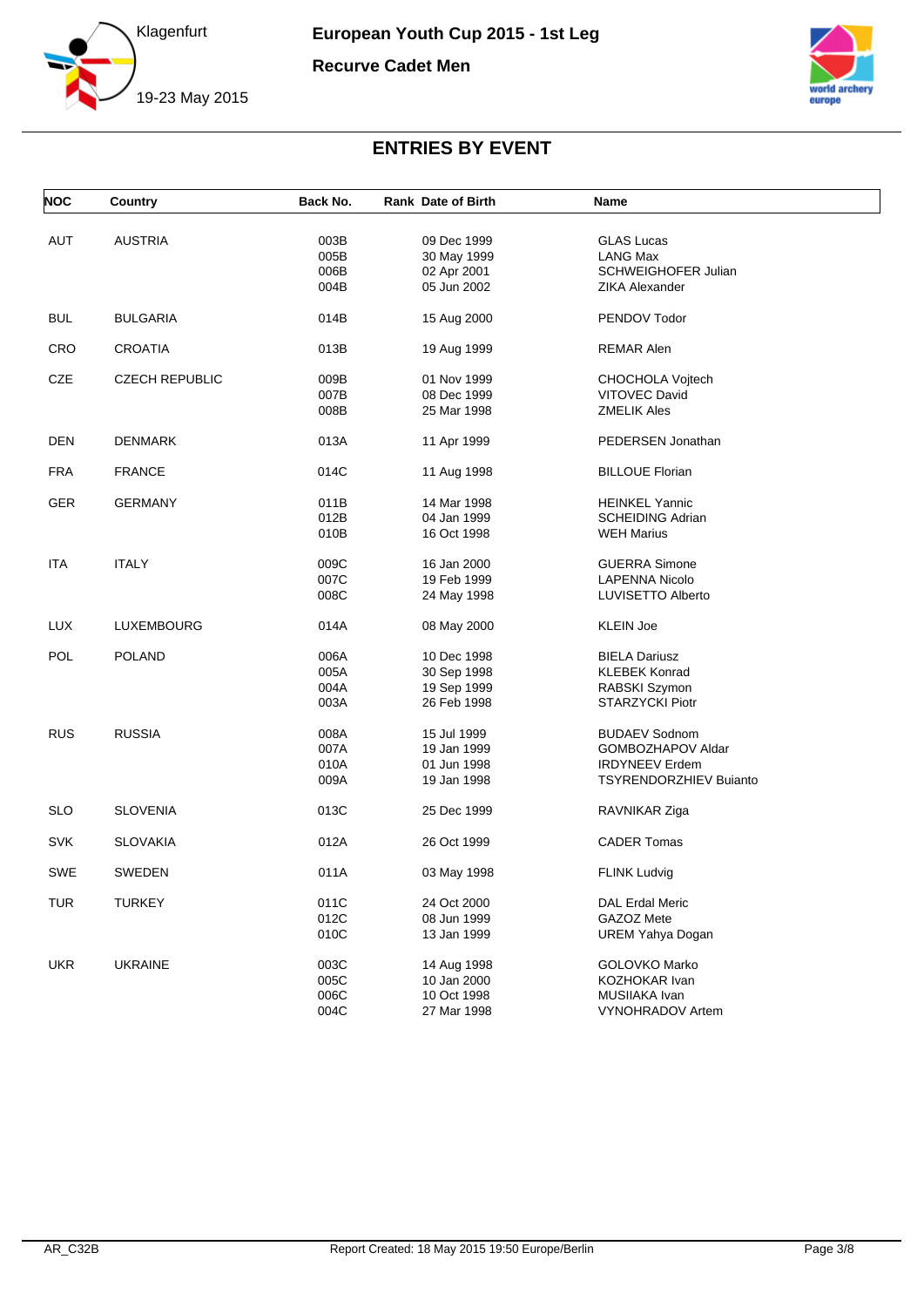

**Recurve Cadet Women**



| <b>NOC</b> | Country         | Back No. | <b>Rank Date of Birth</b> | <b>Name</b>                   |  |
|------------|-----------------|----------|---------------------------|-------------------------------|--|
| AUT        | <b>AUSTRIA</b>  | 026A     | 12 Jun 1999               | MAGLIA Nina                   |  |
|            |                 |          |                           |                               |  |
| <b>BEL</b> | <b>BELGIUM</b>  | 018C     | 13 Oct 1999               | DE STROOPER Charlotte         |  |
|            |                 | 019C     | 01 Dec 1999               | <b>HEYKANTS Julia</b>         |  |
|            |                 | 017C     | 07 Apr 1999               | <b>STEGNER Daniella</b>       |  |
|            |                 | 016C     | 11 Jan 1998               | VAN NOTEN Liesbeth            |  |
| <b>BUL</b> | <b>BULGARIA</b> | 027A     | 06 Oct 1999               | ATANASOVA Yordanka            |  |
| CRO        | <b>CROATIA</b>  | 026C     | 07 Dec 1998               | VRSALOVIC Lucija              |  |
| <b>DEN</b> | <b>DENMARK</b>  | 024B     | 05 Apr 1998               | <b>ANDERSEN Kirstine</b>      |  |
|            |                 | 023B     | 21 Mar 1998               | <b>NIELSEN Camilla</b>        |  |
| <b>EST</b> | <b>ESTONIA</b>  | 023C     | 28 Feb 1999               | <b>PEET Kristel</b>           |  |
|            |                 | 024C     | 04 Aug 1998               | <b>TETSMANN Maris</b>         |  |
| <b>FRA</b> | <b>FRANCE</b>   | 025B     | 12 Apr 1998               | <b>GUY Oceane</b>             |  |
| GEO        | <b>GEORGIA</b>  | 025C     | 04 Apr 1999               | DUMBADZE Ana                  |  |
| <b>GER</b> | <b>GERMANY</b>  | 021B     | 05 Jan 1999               | <b>TARTLER Elisa</b>          |  |
|            |                 | 020B     | 14 Dec 1998               | <b>WLECKE Celina</b>          |  |
|            |                 | 022B     | 18 Nov 1998               | <b>ZIEGLER Milena</b>         |  |
| <b>ITA</b> | <b>ITALY</b>    | 020C     | 01 Jan 1999               | <b>ANDREOLI Tatiana</b>       |  |
|            |                 | 022C     | 19 Jan 1998               | <b>GIACCHERI Tanya</b>        |  |
|            |                 | 021C     | 26 Mar 1998               | <b>RET Sara</b>               |  |
| <b>LUX</b> | LUXEMBOURG      | 027B     | 26 Nov 1999               | <b>BECKERS Viveca</b>         |  |
| <b>POL</b> | <b>POLAND</b>   | 016A     | 09 May 1999               | <b>JUSZCZUK Gloria</b>        |  |
|            |                 | 019A     | 26 May 1999               | NAPLOSZEK Kamila              |  |
|            |                 | 018A     | 25 Jan 1998               | POPLAWSKA-WALUSIAK Emilia     |  |
|            |                 | 017A     | 07 Aug 1998               | <b>TOBOLEWSKA Anna</b>        |  |
| <b>RUS</b> | <b>RUSSIA</b>   | 022A     | 27 Jul 1999               | BALDANOVA Tse-Dulma           |  |
|            |                 | 021A     | 24 Jan 1998               | PLOTNIKOVA Tatiana            |  |
|            |                 | 020A     | 25 Nov 2000               | RINCHINTCYNGEEVA Ariuna       |  |
| <b>SLO</b> | <b>SLOVENIA</b> | 026B     | 10 Aug 1998               | LAHARNAR Ivana                |  |
| <b>TUR</b> | <b>TURKEY</b>   | 023A     | 14 Oct 1998               | ANAGOZ Yasemin Ecem           |  |
|            |                 | 024A     | 25 Aug 1999               | <b>COSKUN Gulnaz Busranur</b> |  |
|            |                 | 025A     | 14 May 1998               | <b>GUMRUKCU Aybuke</b>        |  |
| <b>UKR</b> | <b>UKRAINE</b>  | 016B     | 26 Aug 1998               | <b>IVANOVA Taisiya</b>        |  |
|            |                 | 019B     | 06 Jan 1998               | MAZORCHUK Kateryna            |  |
|            |                 | 017B     | 14 Mar 1998               | PALAMARCHUK Tamara            |  |
|            |                 | 018B     | 09 May 2000               | SHMULSKA Iryna                |  |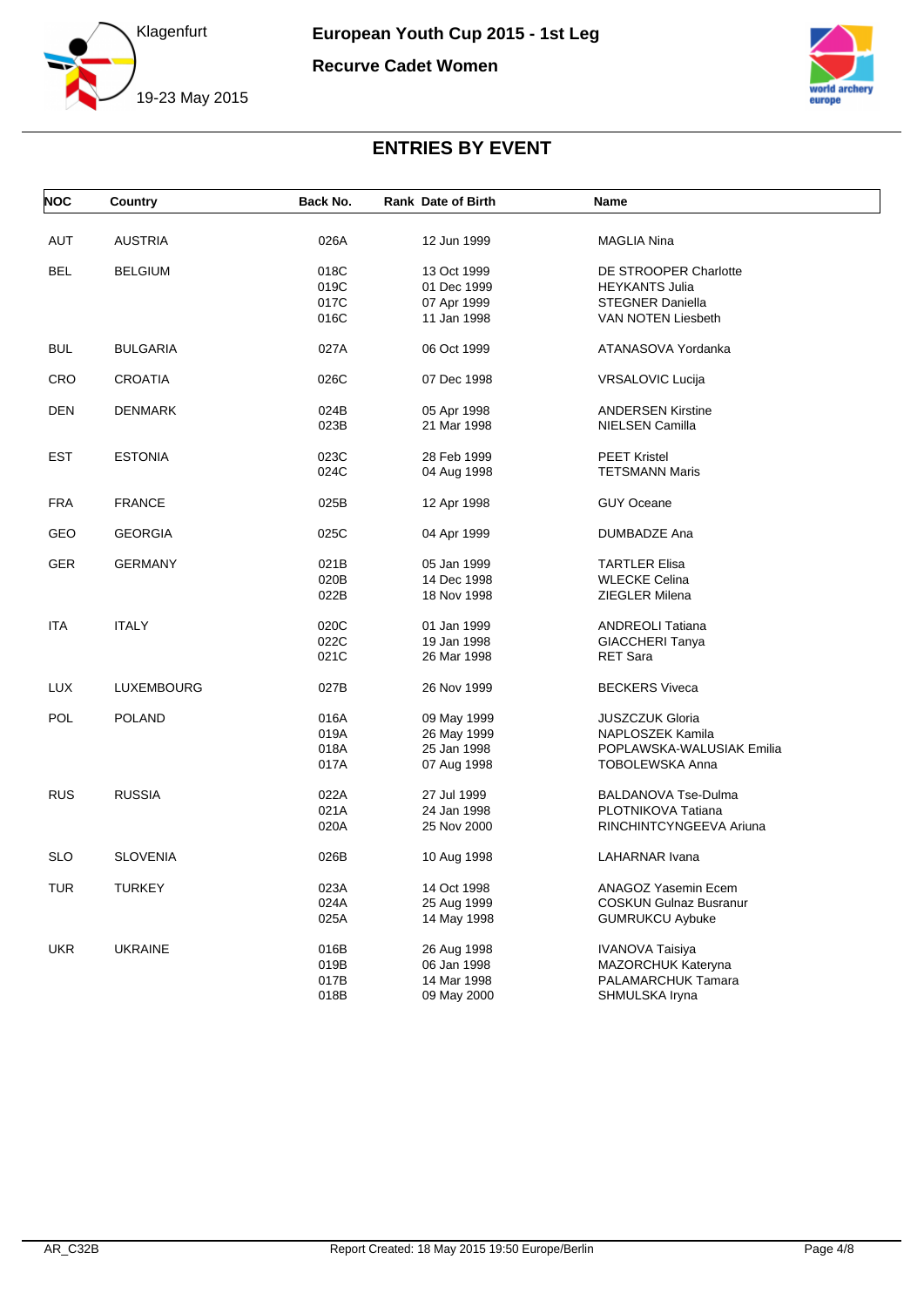

**Compound Junior Men**



| <b>AUT</b><br><b>AUSTRIA</b><br>033A<br><b>BUCHNER Erwin</b><br>19 Oct 1995      |  |
|----------------------------------------------------------------------------------|--|
| 035A<br>27 Apr 1999<br><b>HEINCZ Stefan</b>                                      |  |
| 034A<br>13 Mar 1997<br><b>WIENER Nico</b>                                        |  |
|                                                                                  |  |
| CRO<br><b>CROATIA</b><br>036A<br>08 Aug 1997<br><b>BUDEN Domagoj</b>             |  |
| 037A<br>28 Nov 1997<br><b>VAVRO Mario</b>                                        |  |
| 035C<br><b>GBR</b><br><b>GREAT BRITAIN</b><br>12 Mar 1996<br><b>HOWELL James</b> |  |
| 034C<br><b>JERAM Samual</b><br>02 Nov 1997                                       |  |
| 033C<br><b>TUCKNOTT Phillip</b><br>17 Apr 1995                                   |  |
|                                                                                  |  |
| 032C<br><b>GER</b><br><b>GERMANY</b><br>28 Nov 1996<br><b>ACHENBACH Jeremy</b>   |  |
| 031C<br>29 Dec 1997<br><b>HOLLAS Leon</b>                                        |  |
| 030C<br><b>TRACHSEL Marcel</b><br>01 Jan 1995                                    |  |
| <b>HUN</b><br><b>HUNGARY</b><br>036C<br><b>BALLA Martin</b><br>24 Apr 1995       |  |
| <b>ITA</b><br><b>ITALY</b><br>030B<br>11 Mar 1997<br><b>BARADEL Simone</b>       |  |
| 031B<br>28 Mar 1997<br><b>FESTI Manuel</b>                                       |  |
| 032B<br>03 Apr 1997<br><b>MIOR Viviano</b>                                       |  |
|                                                                                  |  |
| <b>SLO</b><br><b>SLOVENIA</b><br>038A<br>20 Nov 1995<br>STOSEVSKI Luka           |  |
| <b>SVK</b><br>038B<br><b>SLOVAKIA</b><br>22 Dec 1997<br><b>KOBZA Martin</b>      |  |
| <b>SWE</b><br><b>SWEDEN</b><br>030A<br>29 Apr 1997<br><b>BORGSTROM Hampus</b>    |  |
| 031A<br><b>CARLSSON Isak</b><br>26 Jul 1996                                      |  |
| 032A<br><b>STROMBERG Linus</b><br>30 Jul 1996                                    |  |
|                                                                                  |  |
| <b>TUR</b><br><b>TURKEY</b><br>034B<br>09 Jul 1997<br><b>DERNEKLI Furkan</b>     |  |
| 035B<br>07 Sep 1997<br><b>TANDOGAN Baris</b>                                     |  |
| 033B<br>YAKALI Samet Can<br>28 Sep 1996                                          |  |
| <b>UKR</b><br><b>UKRAINE</b><br>037B<br>30 Jun 1996<br><b>BOLSHAKOV Vlad</b>     |  |
| 036B<br><b>HOVIADOVSKYI Roman</b><br>05 Sep 1996                                 |  |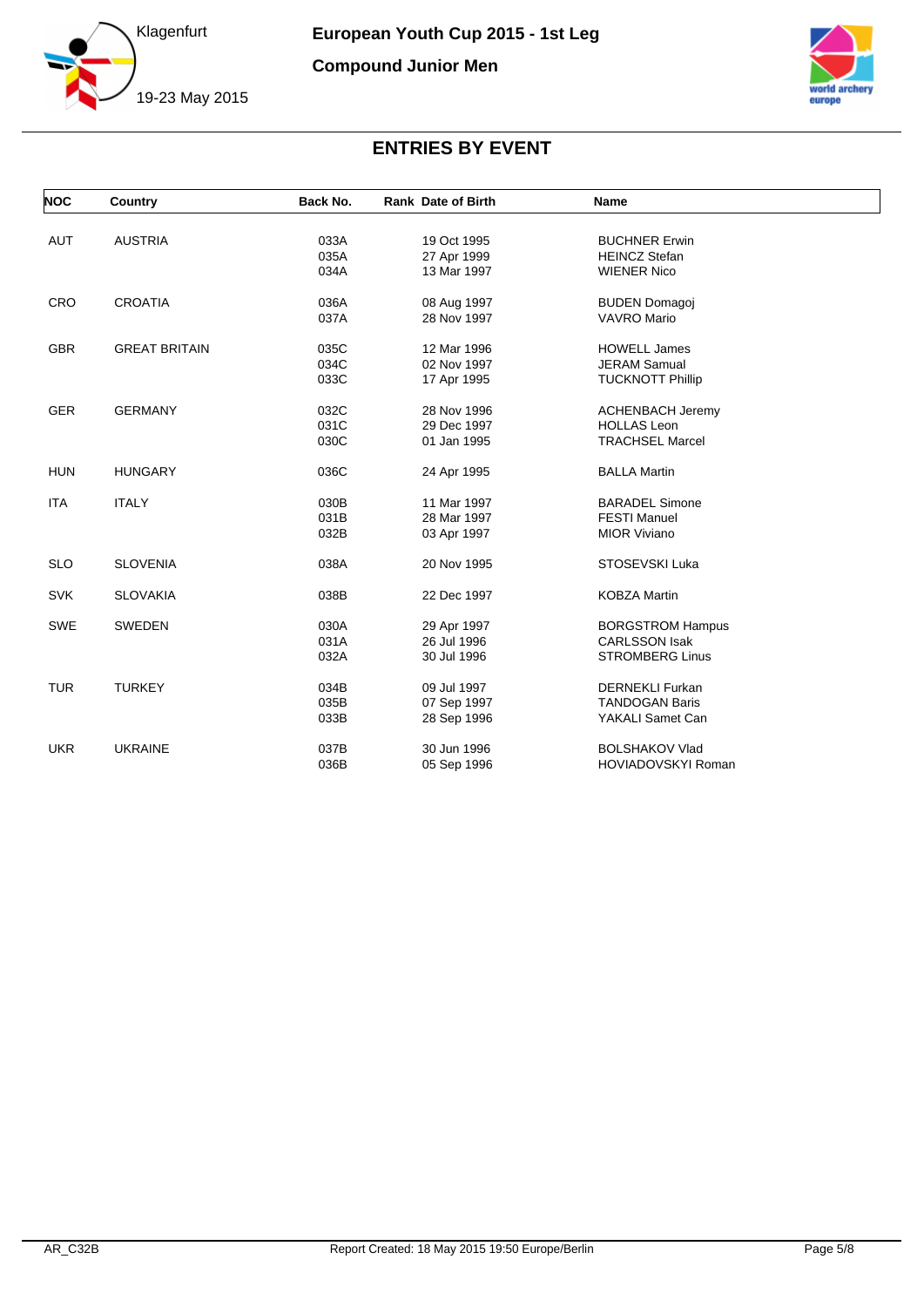

**Compound Junior Women**



| <b>NOC</b> | Country              | Back No. | <b>Rank Date of Birth</b> | Name                       |  |
|------------|----------------------|----------|---------------------------|----------------------------|--|
|            |                      |          |                           |                            |  |
| <b>AUT</b> | <b>AUSTRIA</b>       | 043B     | 21 Feb 1996               | <b>KREUZBERGER Julia</b>   |  |
| <b>CRO</b> | <b>CROATIA</b>       | 043A     | 09 May 1997               | <b>ORLIC Maja</b>          |  |
| <b>GBR</b> | <b>GREAT BRITAIN</b> | 040B     | 29 Apr 1995               | <b>CLARK Daisy</b>         |  |
|            |                      | 041B     | 29 Mar 1996               | <b>GEORGE Aalin Elisse</b> |  |
|            |                      | 042B     |                           | <b>GEORGE Kirsten</b>      |  |
|            |                      |          | 31 Aug 1997               |                            |  |
| <b>ITA</b> | <b>ITALY</b>         | 041C     | 18 May 1997               | <b>GRASCELLI Giulia</b>    |  |
| <b>TUR</b> | <b>TURKEY</b>        | 040A     | 24 May 1995               | <b>BOSTAN Yesim</b>        |  |
|            |                      | 042A     | 01 Nov 1996               | <b>SAGLAM Evrim</b>        |  |
|            |                      | 041A     | 31 Jul 2000               | <b>SEVINDIK Dilara</b>     |  |
|            |                      |          |                           |                            |  |
| <b>UKR</b> | <b>UKRAINE</b>       | 040C     | 28 Oct 1997               | SHKOLNA Mariya             |  |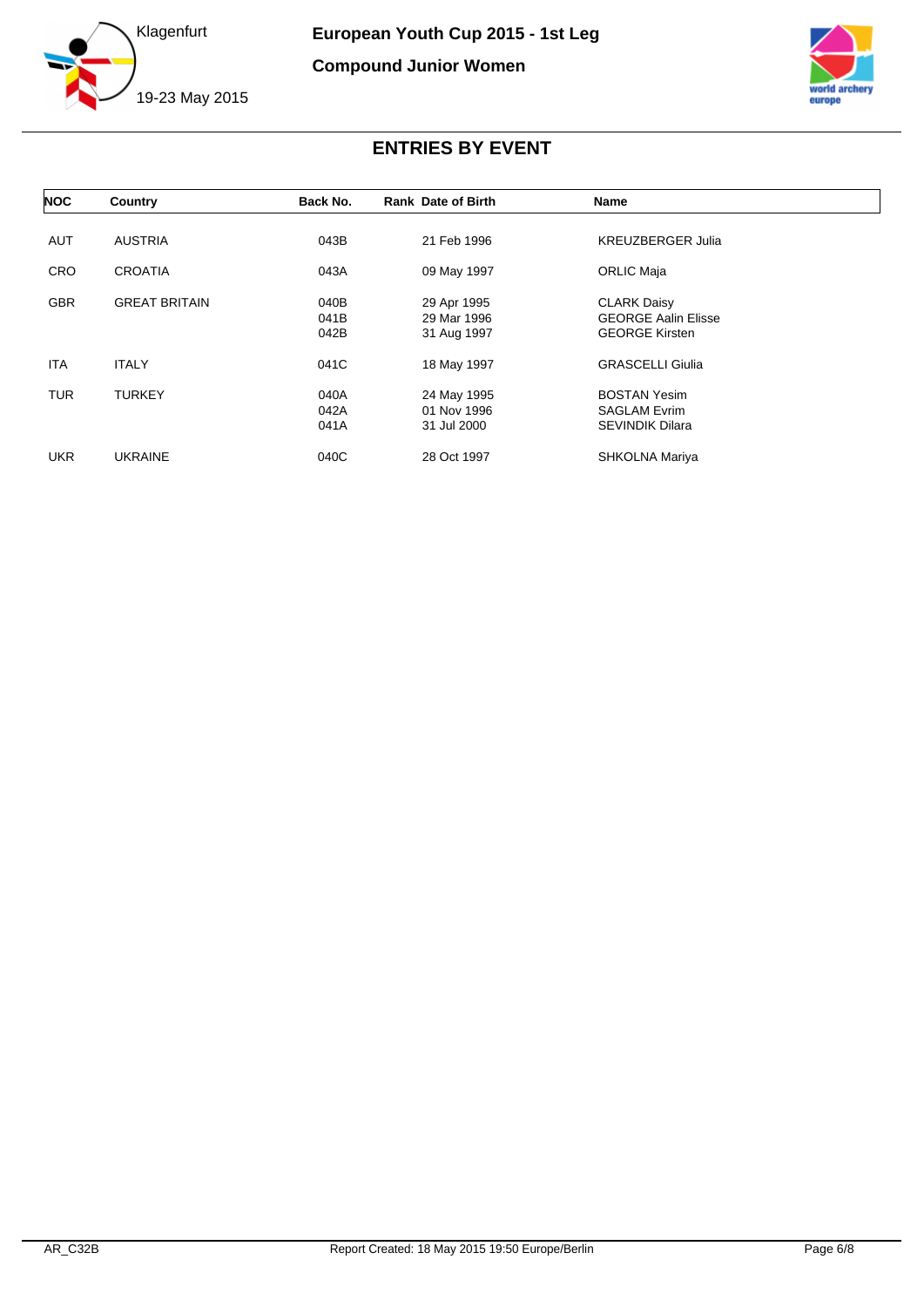



| <b>NOC</b> | Country              | Back No. | <b>Rank Date of Birth</b> | Name                       |  |
|------------|----------------------|----------|---------------------------|----------------------------|--|
| <b>CRO</b> | <b>CROATIA</b>       | 033B     | 23 May 1999               | SIMIC Filip                |  |
|            |                      |          |                           |                            |  |
| <b>EST</b> | <b>ESTONIA</b>       | 032C     | 06 Dec 1999               | PUUSEPP Kristjan           |  |
| <b>FRA</b> | <b>FRANCE</b>        | 033C     | 05 Jun 1998               | CATOIS Johan               |  |
| <b>GBR</b> | <b>GREAT BRITAIN</b> | 032A     | 02 Sep 1999               | <b>HOWSE James</b>         |  |
|            |                      | 031A     | 29 Apr 1998               | <b>RALLS Luke</b>          |  |
|            |                      | 030A     | 03 Jul 2000               | <b>WALSH Jake</b>          |  |
| <b>HUN</b> | <b>HUNGARY</b>       | 034A     | 23 Aug 1998               | <b>OROSZ Viktor</b>        |  |
| <b>ITA</b> | <b>ITALY</b>         | 034C     | 03 Feb 1998               | <b>SUT Jesse</b>           |  |
| LIE        | <b>LIECHTENSTEIN</b> | 030C     | 11 Feb 2000               | <b>ZACHARIAS Stefan</b>    |  |
| LUX        | LUXEMBOURG           | 033A     | 14 Nov 1998               | <b>BEGA Timo</b>           |  |
| <b>SLO</b> | <b>SLOVENIA</b>      | 031C     | 11 Oct 1998               | <b>MODIC Stas</b>          |  |
| <b>TUR</b> | <b>TURKEY</b>        | 030B     | 26 Dec 1998               | <b>ERKUS Emre</b>          |  |
|            |                      | 032B     | 15 Apr 1999               | <b>GARIP Mert</b>          |  |
|            |                      | 031B     | 02 Feb 2000               | <b>MARAS Serdar Bortay</b> |  |
| <b>UKR</b> | <b>UKRAINE</b>       | 034B     | 21 Sep 1999               | <b>GONCHAROV Anton</b>     |  |